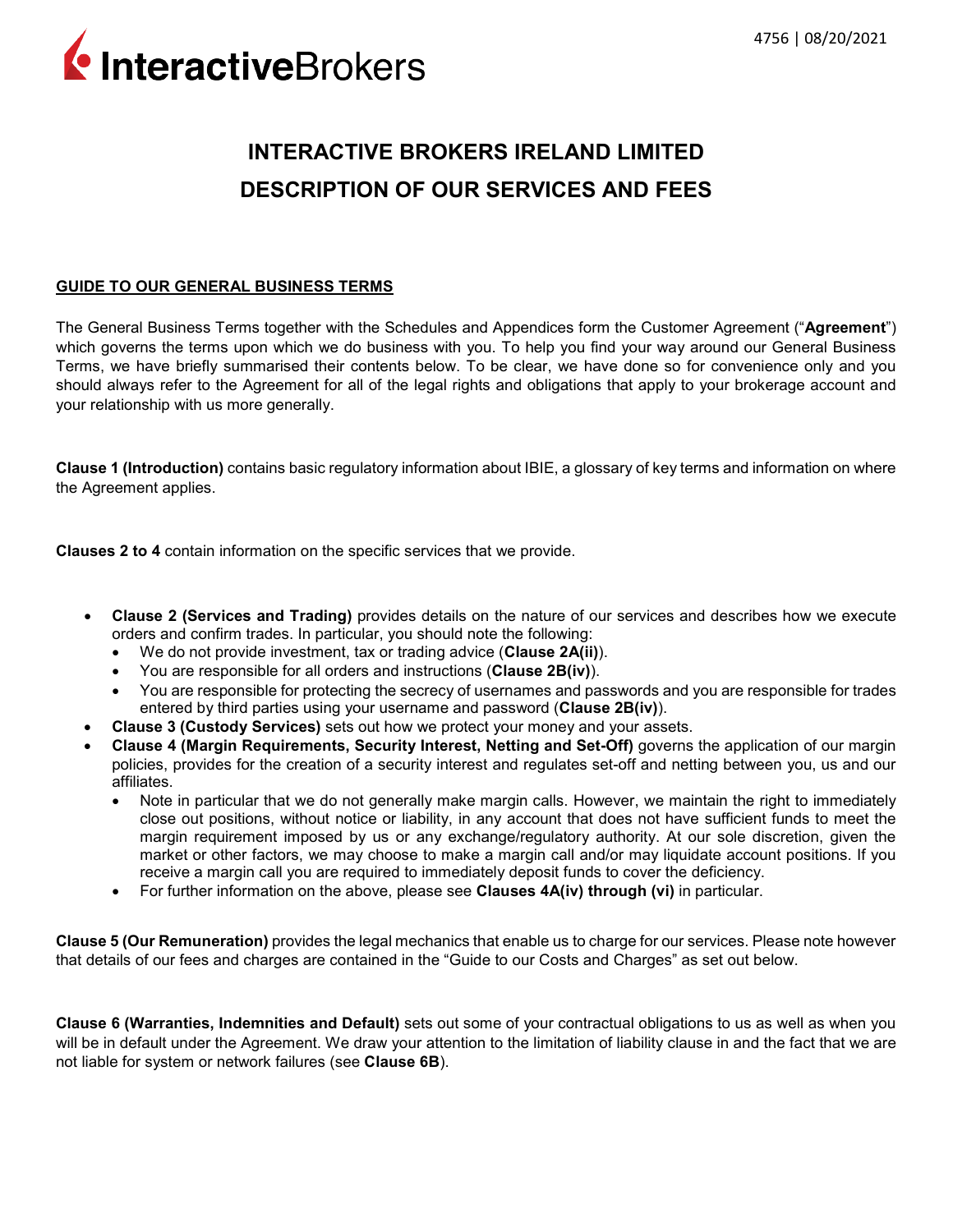**Clause 7 (Use of Electronic Services)** sets out some important information about the use of our electronic services and makes clear that clients must maintain alternative trading arrangements.

**Clauses 8 (Confidentiality) and 9 (Use of Confidential Information)** contain important acknowledgments and authorisations in relation to the way we obtain, store and transfer personal information.

**Clause 10 (Recording)** sets out how we record telephone conversations and electronic communications.

**Clause 11 (Particular Account Types)** sets out terms that apply to particular types of accounts that might be held with us.

**Clauses 12 (Complaints) and 13 (Compensation)** set out information on how you can make a complaint to us and the circumstances in which compensation may be available from official compensation schemes.

**Clause 14 (Miscellaneous)** addresses how we deal with conflicts of interest that may arise from time to time, sets out the circumstances in which either of us may end our business relationship, explains that the agreement is governed by Irish law and that the Irish courts have jurisdiction in the case of any dispute that may arise.

Further to our comment above, please note that the above is for your guidance only and in no way overrides, supersedes or supplements the Agreement. In the event of any inconsistency between this Guide and the Agreement, the Agreement shall prevail.

## **GUIDE TO OUR COSTS AND CHARGES**

The Agreement we have entered with you makes provision about our fees and charges, and refers you to the Pricing section of our website for a detailed explanation of the costs and charges applicable to your account.

This Costs and Charges section provides an explanatory guide to our pricing structure. For each of the Costs and Charges listed below, you are referred to the Pricing section of our website. That section hosts a dedicated page for each of the applicable Costs and Charges, organised by relevant product and market. IBIE will charge you for each Transaction in accordance with our applicable rates for the relevant Service or Transaction on the relevant market, financial instrument or assets. Our charges can be identified as Commissions, Interest and Financing, Subscription to Research, News and Market Data, Required Minimums and Other Fees. An overview of each of these charges is provided below and further details, including applicable examples, are contained in our website.

If you are a client of an advisor or an Introducing Broker, you will have separately agreed with your advisor or Introducing Broker the costs and charges applicable to their services. The Pricing section of the IBIE website contains further information on how IBIE collects from your account the costs and charges applied by your advisor and/or Introducing Broker. Those costs and charges are separate from the commissions, interests, subscription fees and other fees applied by IBIE in relation to the provision of its services.

#### **1. Commissions**

We apply commissions on all products, including stocks, ETFs, warrants, options, futures and futures options, single-stock futures, EFPs, forex, fixed income, funds and CFDs around the world.

#### **Standard Pricing**

For stocks, ETFs and warrants IBIE will charge a fixed amount per share or a set percent of trade value for orders executed with IB SmartRouting on certain Western European trading venues.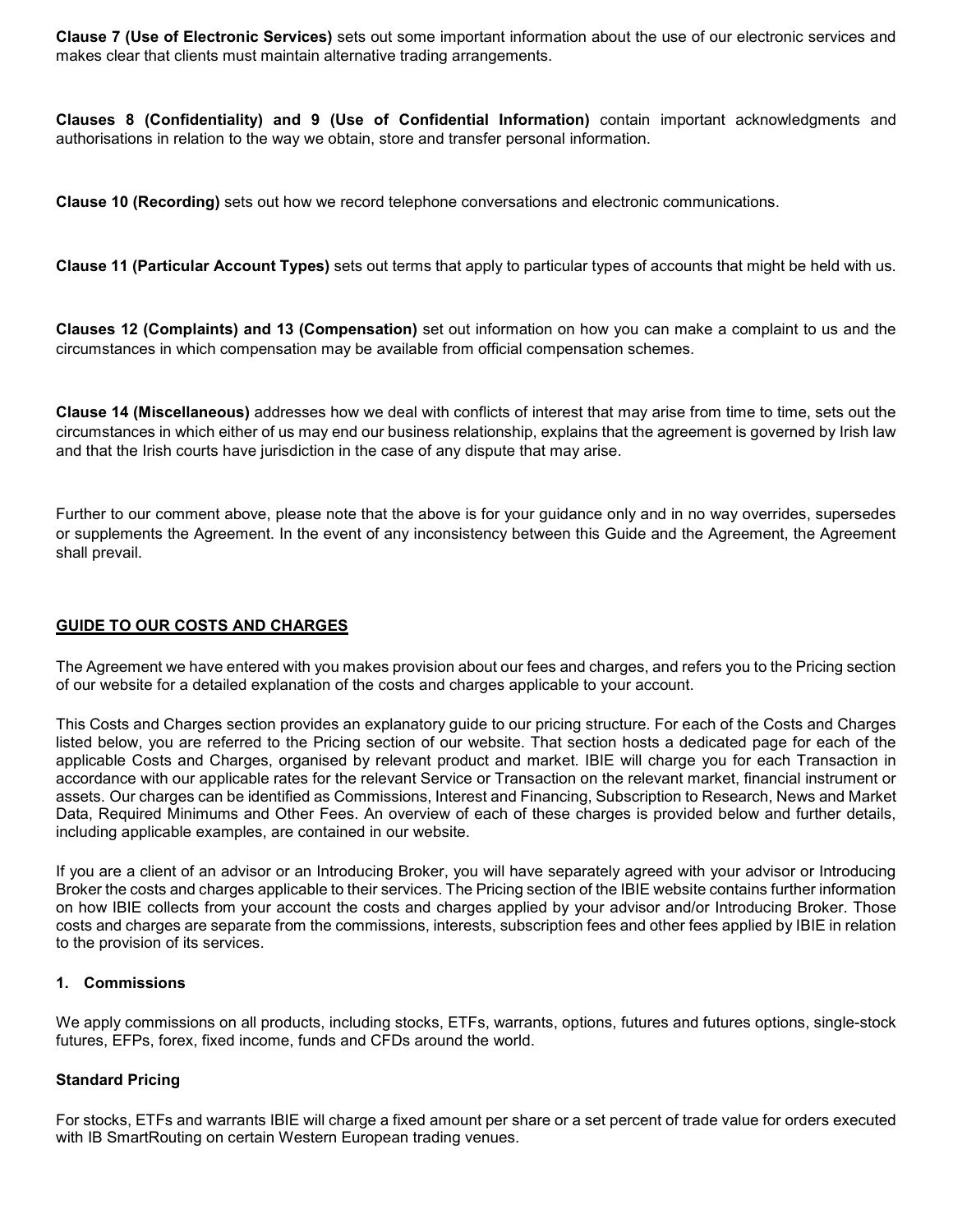## **Fixed Rate Pricing**

Fixed rate plans typically suit occasional traders. Under this plan, IBIE will charge a single flat rate per share or contract that includes all commissions and all exchange, regulatory and other third-party fees. Not all fees are included in the flat rate. Some US regulatory fees as well as stamp tax and financial transaction tax are passed through to all clients.

## **Volume-Tiered Pricing**

Tiered rate plans typically charge suit more active traders as they itemise the individual components of each trade costs and pass through external fees.

Under this plan, IBIE will charge our low broker commissions, which decrease based on volume, plus exchange, regulatory, and clearing fees. In cases where an exchange provides a rebate, we pass some or all of the savings directly back to you.

Details, including examples, on how the Fixed and Tiered Plans apply to individual asset classes in different geographic markets are illustrated in our website under Pricing, "Commissions", within the individual product tab.

#### **2. Interest and Financing**

We charge interest when you borrow money from us, at such rate as it is reasonably determined by us and calculated as further explained below. We apply fair interest rates for cash left with us so for you to retain the flexibility of managing your portfolio without losing an opportunity of accruing interests on your cash.

We use internationally recognised benchmarks on overnight deposits as a basis for determining interest rates. We then apply a spread around the benchmark interest rate ("**BM**") in tiers, where larger cash balances receive increasingly better rates, to determine effective rates on:

- Interest Paid to You on Positive (Credit) Cash Balances
- Interest Charged to You on Negative (Debit) Cash Balances
- Contract Interest on Open CFD Positions
- Interest Paid/Charged on Securities Financing.

Please consult the "Interest Schedule" included in our website under Pricing, "Interest and Financing".

#### **3. Research, News and Market Data**

We generally charge a monthly subscription fee for research, news and market data available through the Interactive Brokers Information System ("**IBIS**"), our comprehensive news and fundamentals research platform add-on to the Trader Work Station ("**TWS**"). The monthly fee varies depending on the type of services (research, research and news, market data) subscribed for. The fees applicable to each of the subscriptions are listed on our website. We retain around 5% to 10% of the monthly fee quoted on the website to cover our administrative and other costs related to the provision of these services. The remainder of the fee is paid to the vendor.

The IBIS Research Platform includes subscription to some research services that are available free of charge. The free services are available to clients but also to non-clients who have opened a demo account and do not require the demo account to be converted in a real account or the account to be funded.

Market Data and Research subscription fees are calculated starting from the day of the subscription and applied on the first business day of each subsequent month as long as the services are active. The services are subject to the payment of the monthly fee, where applicable, and the maintenance on minimum equity level on the account. Subscription Minimum and Maintenance Equity Balance Requirements are listed on our website under Pricing, "Market Data Fees".

Please review the "Research and News" listing under the Pricing section of the IBIE website for a detailed explanation of the charging structure applicable to the research and news services available on the IBIS Research Platform.